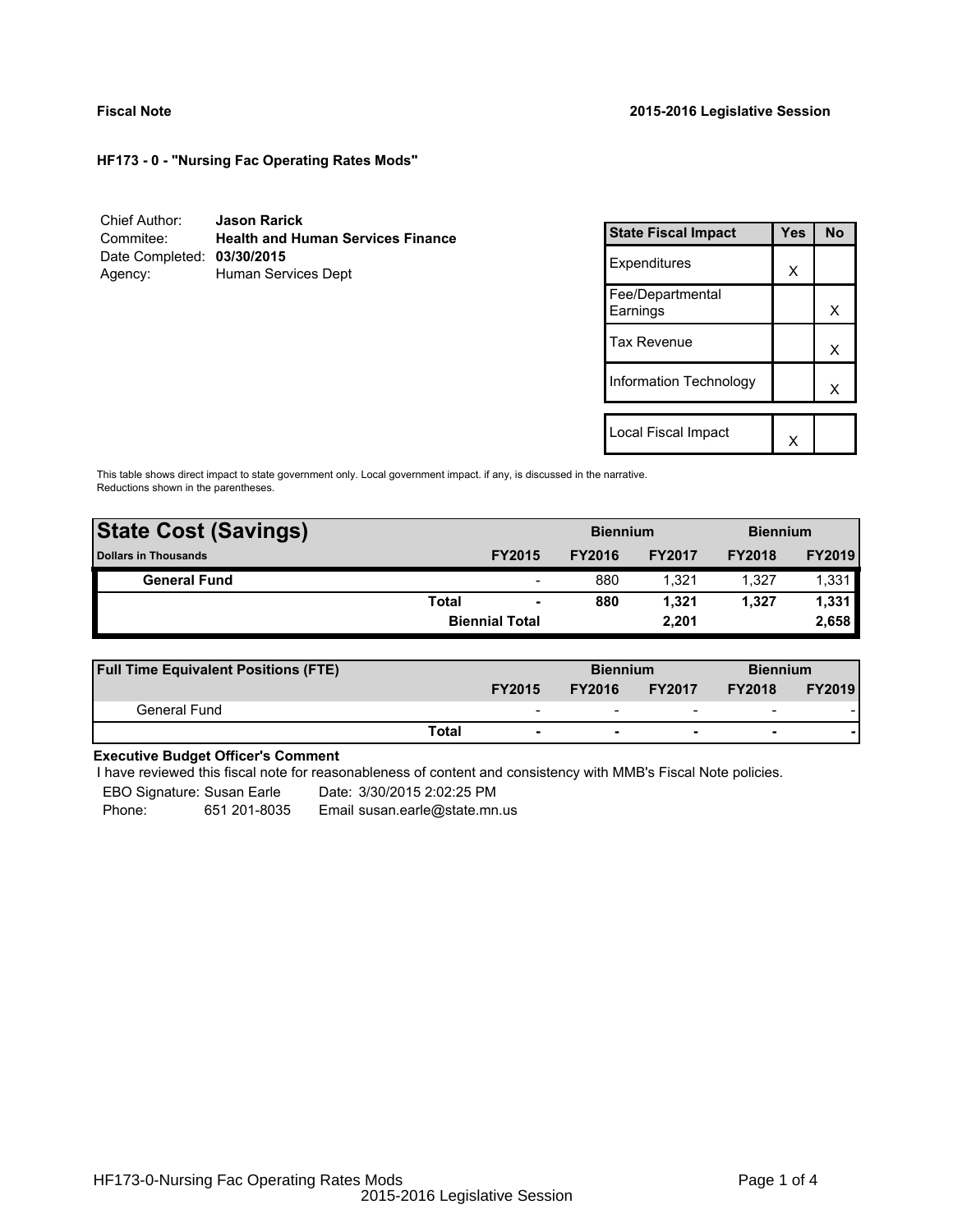### **State Cost (Savings) Calculation Details**

This table shows direct impact to state government only. Local government impact, if any, is discussed in the narrative. Reductions are shown in parentheses.

\*Transfers In/Out and Absorbed Costs are only displayed when reported.

| State Cost (Savings) = 1-2                        |              | <b>Biennium</b>       |               | <b>Biennium</b> |               |               |  |
|---------------------------------------------------|--------------|-----------------------|---------------|-----------------|---------------|---------------|--|
| <b>Dollars in Thousands</b>                       |              | <b>FY2015</b>         | <b>FY2016</b> | <b>FY2017</b>   | <b>FY2018</b> | <b>FY2019</b> |  |
| <b>General Fund</b>                               |              |                       | 880           | 1,321           | 1,327         | 1,331         |  |
|                                                   | <b>Total</b> |                       | 880           | 1,321           | 1,327         | 1,331         |  |
|                                                   |              | <b>Biennial Total</b> |               | 2,201           |               | 2,658         |  |
| 1 - Expenditures, Absorbed Costs*, Transfers Out* |              |                       |               |                 |               |               |  |
| <b>General Fund</b>                               |              |                       | 880           | 1,321           | 1.327         | 1,331         |  |
|                                                   | <b>Total</b> | ۰                     | 880           | 1,321           | 1,327         | 1,331         |  |
|                                                   |              | <b>Biennial Total</b> |               | 2,201           |               | 2,658         |  |
| 2 - Revenues, Transfers In*                       |              |                       |               |                 |               |               |  |
| <b>General Fund</b>                               |              | -                     |               | -               |               |               |  |
|                                                   | <b>Total</b> | -                     |               |                 | ٠             |               |  |
|                                                   |              | <b>Biennial Total</b> |               | ٠               |               |               |  |

### **Bill Description**

This proposal is to provide nursing facilities (NF) in Mille Lacs, Isanti, Pine, Chisago, and Kanabec Counties an operating rate increase. The increase is proposed to be linked to the median operating rate of the case-mix with a weight of 1.0 (DDF) of all NFs in Geographic Group III.

### **Assumptions**

The Nursing Facility Rates and Policy Division used the following assumptions and computations to approximate the fiscal impact of this bill.

This proposal can be implemented within the existing administrative resources of the Department.

The effective date of the rate adjustments in this bill is October 1, 2015.

Minnesota's first fiscal year related to this bill ends on June 30, 2016.

Payment for services lags the provision of services by one month.

The costs/savings from the proposal are adjusted by forecasted changes in resident case-mix scores.

The state share of costs/savings is determined by amounts paid by other governmental units:

- $_{\bullet}$  the base federal share is 50% of the total; a small amount of payments are eligible for higher federal rates;
- $_{\bullet}$  the county share is estimated to be 2.3% of the non-federal share;
- $_{\bullet}$  the state share is the total minus the federal share and the county share.

The number of nursing facilities that this bill applies to is 11. However, one of these NFs will incur a rate decrease under this proposal instead of a rate increase because their current DDF rate exceeds the median DDF operating rate of Geographic Group III and the current bill language does not include a hold-harmless provision.

The COLA rate increase effective 10/1/2015 (MN Statute 256B.434, Subd. 19b) will not be repealed.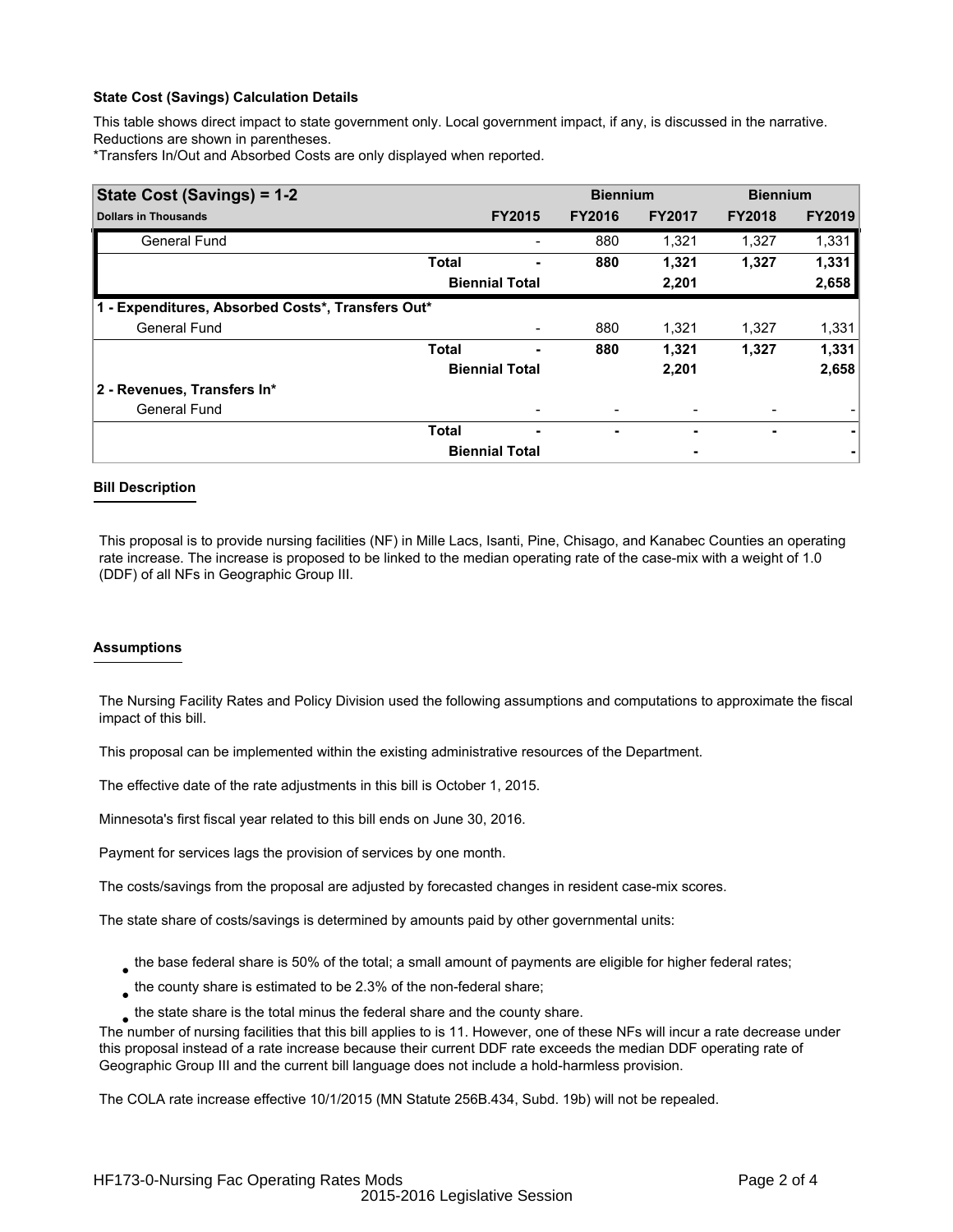The number of Medicaid days will remain the same each year for each of these facilities through FY2019.

## **Expenditure and/or Revenue Formula**

The proposed increase is to bring the operating rate of the case-mix rate with a weight of 1.0 (DDF) up to the median of Geographic Group III. The case-mix rates other than DDF are to be computed by multiplying the DDF target rate by the percentage of each facility's rates that are case-mix adjusted and the corresponding case-mix weight and then adding the non-case-mix portion of the target rate (used 1/1/12 RUGs IV conversion). The 3.2% rate increase currently in law (256B.434, Subd. 19b) effective October 1, 2015 is added to the operating rates after calculating the proposed rate increase. A portion of this rate increase (.8%) is due to the quality improvement incentive program (QIIP). Each nursing facilitys QIIP increase is dependent upon their nursing facility report card score but the overall average increase will be .8%.

The calculations are based on each facility's current operating rate and resident days on the 9/30/13 cost report.

| Total annual cost/(savings) in thousands |             | FY 2016                                  |  |               | FY 2017 |    |               | FY 2018 |        |                 | FY 2019 |
|------------------------------------------|-------------|------------------------------------------|--|---------------|---------|----|---------------|---------|--------|-----------------|---------|
| Operating rate increases                 |             | \$<br>2,714                              |  | \$            | 2,714   |    | \$            | 2,714   |        | \$              | 2,714   |
| Case-mix acuity increase factor          |             | 0.3300%                                  |  |               | 0.6610% |    |               | 0.9933% |        |                 | 1.3233% |
| Adjusted costs                           |             | \$<br>2,723                              |  | \$            | 2,732   |    | \$            | 2,741   |        | \$              | 2,750   |
| SFY payment delay                        |             | 66.85%                                   |  |               |         |    |               |         |        |                 |         |
| Projected MA costs/(savings)             |             | \$<br>1,820                              |  | \$            | 2,731   |    | \$            | 2,740   |        | $\overline{\$}$ | 2,749   |
| Federal share                            |             | \$<br>919                                |  | \$            | 1,379   |    | \$            | 1,382   |        | $\overline{\$}$ | 1,387   |
| State budget                             |             | \$<br>880                                |  | \$            | 1,321   |    | \$            | 1,327   |        | \$              | 1,331   |
| County share                             |             | \$<br>21                                 |  | \$            |         | 31 | \$            | 31      |        | \$              | 31      |
| MA Grants (state budget) BACT 33 LF      |             | \$<br>880                                |  | \$            | 1,321   |    | \$            | 1,327   |        | $\overline{\$}$ | 1,331   |
| <b>Administrative Costs</b>              |             | \$                                       |  | $\sqrt[6]{2}$ |         |    | $\sqrt[6]{2}$ |         |        | $\sqrt[6]{2}$   |         |
| <b>Total Costs/(Savings)</b>             |             | \$<br>880                                |  | \$            | 1,321   |    | $\frac{3}{2}$ | 1,327   |        | $\frac{3}{2}$   | 1,331   |
| Fiscal Tracking Summary (\$000s)         |             |                                          |  |               |         |    |               |         |        |                 |         |
| Fund                                     | <b>BACT</b> | <b>Description</b>                       |  |               | FY2016  |    | FY2017        |         | FY2018 |                 | FY2019  |
| GF                                       | 33          | NF operating<br>rate increases           |  |               | 880     |    | 1,321         |         | 1,327  |                 | 1,331   |
|                                          |             |                                          |  |               |         |    |               |         |        |                 |         |
|                                          |             | <b>Total Net</b><br><b>Fiscal Impact</b> |  |               | 880     |    | 1,321         |         | 1,327  |                 | 1,331   |
|                                          |             | <b>Full Time</b><br><b>Equivalents</b>   |  |               |         |    |               |         |        |                 |         |

**Long-Term Fiscal Considerations**